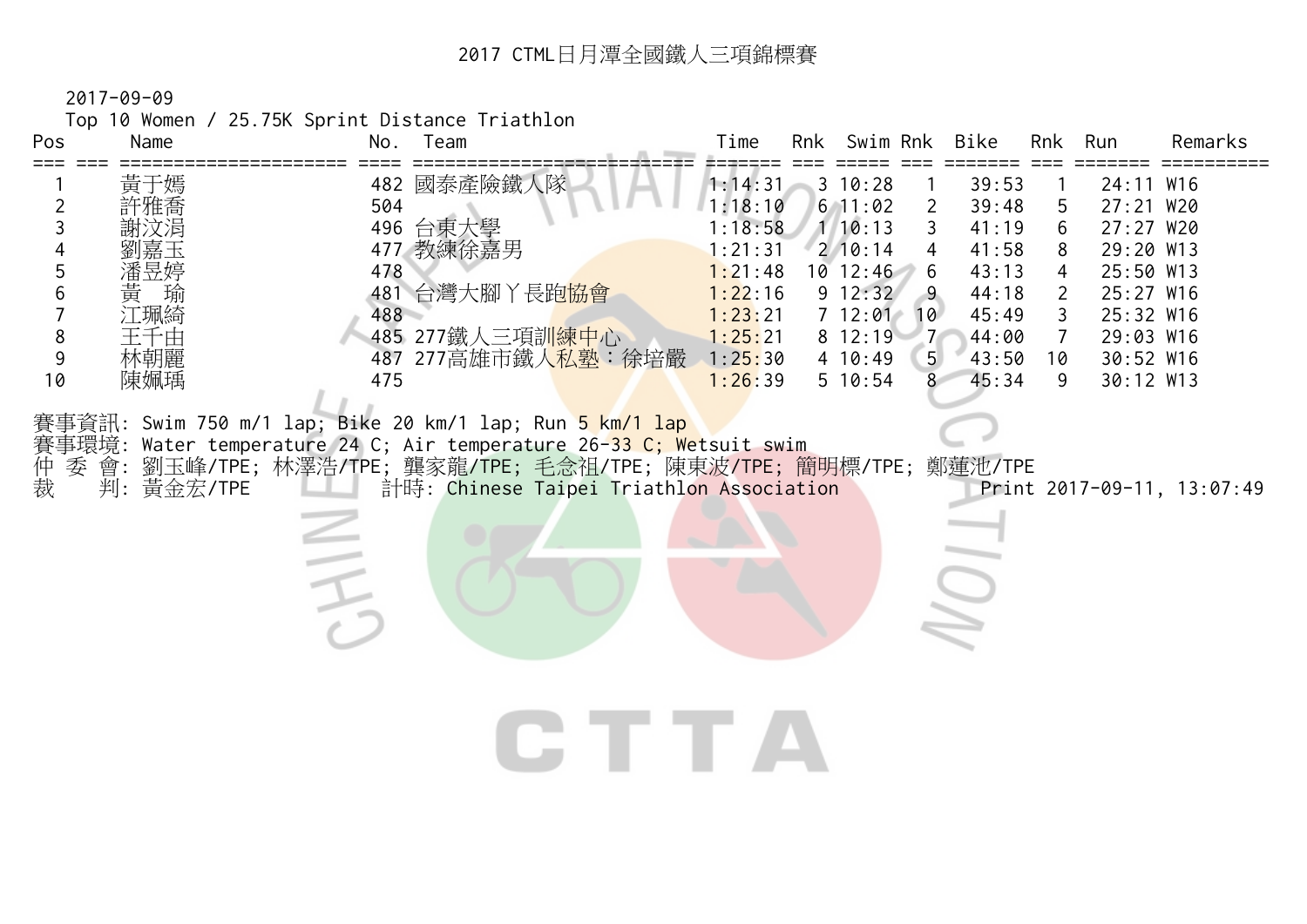Top 10 Men / 25.75K Sprint Distance Triathlon

| . v p<br>Pos<br>=== | $101111$ $2011011$<br>Name |                          | No. Team                                                                                                                                                                                                                                                                    | Time                                     | Rnk Swim Rnk                            |                                                     | Bike                             | Rnk                          | Run                                              | Remarks                    |
|---------------------|----------------------------|--------------------------|-----------------------------------------------------------------------------------------------------------------------------------------------------------------------------------------------------------------------------------------------------------------------------|------------------------------------------|-----------------------------------------|-----------------------------------------------------|----------------------------------|------------------------------|--------------------------------------------------|----------------------------|
| 2<br>3              | 林志峰<br>謝育宏                 | 580                      | 589 國泰產險鐵人隊<br>586 台灣大腳丫長跑協會                                                                                                                                                                                                                                                | 1:07:32<br>1:08:37<br>1:10:40            | 3 10:13<br>7, 11:19<br>210:09           | 3<br>4<br>$\overline{2}$                            | 36:01<br>35:01<br>38:02          | 2<br>$\overline{4}$<br>5     | 21:18 S20<br>22:18 S20<br>22:30 S16              |                            |
| 5<br>6              | 馮昶鈞                        | 609<br>583<br>581<br>604 | 教練徐嘉男                                                                                                                                                                                                                                                                       | 1:11:10<br>1:11:35<br>1:11:47<br>1:13:20 | 410:15<br>9:59<br>5 10:21<br>$6\ 10:34$ | 8                                                   | 37:53<br>38:11<br>39:17<br>39:20 | 6<br>$\mathcal{I}$<br>3<br>8 | 23:03 S20<br>23:26 S16<br>22:10 S16<br>23:27 S20 |                            |
| 8<br>9<br>10        | 邵澤夫<br>邱苡綸<br>陳柏翰          |                          | 575 277高雄市鐵人 <mark>私塾:陳建忠</mark><br>578 銳騎佰客鐵人隊<br>587 台灣大腳丫長跑協會                                                                                                                                                                                                            | 1:13:40<br>1:13:51<br>1:14:34            | $10$ 12:43<br>811:23<br>9 11:23         | 10 <sup>°</sup><br>$\overline{z}$<br>$\overline{9}$ | 39:48<br>38:57<br>39:07          | $\mathbf{1}$<br>9<br>10      | 21:10 S16<br>23:32 S20<br>24:05 S20              |                            |
| 仲裁<br>委             | 判: 黃金宏/TPE                 |                          | 賽事資訊: Swim 750 m/1 lap; Bike 20 km/1 lap; Run <mark>5 km/1 lap</mark><br>賽事環境: Water temperature 24 C; Air temperature 26- <mark>33 C; We</mark> tsuit swim<br>會: 劉玉峰/TPE; 林澤浩/TPE; 龔家龍/TPE; 毛念祖/TPE; 陳東波/TPE; 簡明標/TPE; 鄭蓮池/TPE<br>計時: Chinese Taipei Triathlon Association |                                          |                                         |                                                     |                                  |                              |                                                  | Print 2017-09-11, 13:07:49 |
|                     |                            |                          |                                                                                                                                                                                                                                                                             |                                          |                                         |                                                     |                                  |                              |                                                  |                            |
|                     |                            |                          |                                                                                                                                                                                                                                                                             |                                          |                                         |                                                     |                                  |                              |                                                  |                            |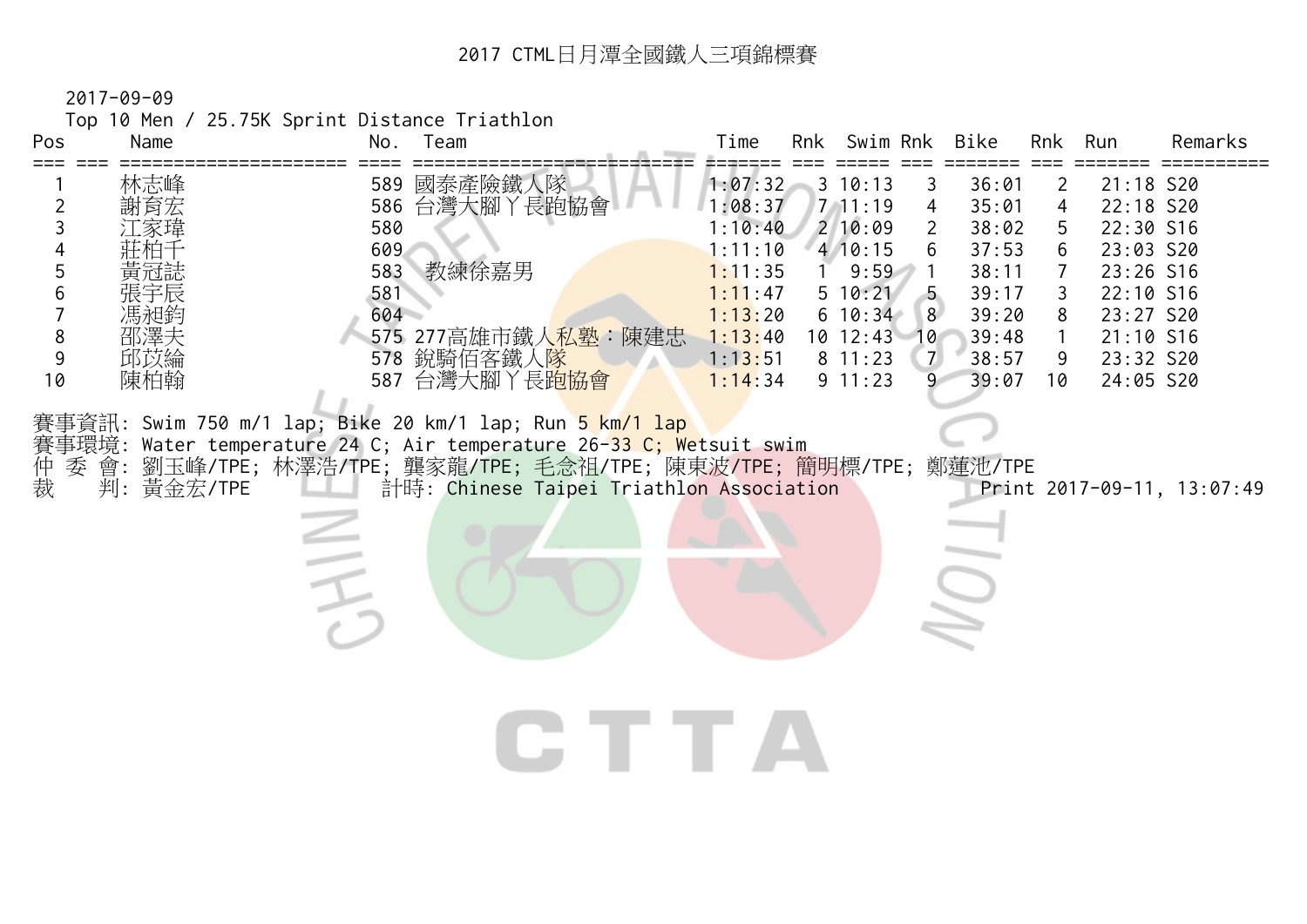2017-09-09

40+ AG Women / 25.75K Sprint Distance Triathlon

| Pos        | Name                                              | No.     | Team                                                                                                                                           | Time               | Rnk Swim Rnk      |              | Bike              | Rnk            | Run            | Remarks                    |
|------------|---------------------------------------------------|---------|------------------------------------------------------------------------------------------------------------------------------------------------|--------------------|-------------------|--------------|-------------------|----------------|----------------|----------------------------|
|            | 呂淑琴<br>黃豐玢                                        | 516     | 518 台灣大腳丫長跑協會                                                                                                                                  | 1:53:38<br>2:17:26 | 118:48<br>2 26:34 | $\mathbf{2}$ | 57:15<br>41:09:02 | $\overline{4}$ | 37:37<br>41:51 |                            |
|            |                                                   | 712     |                                                                                                                                                | 2:22:03            | 4 30:56           |              | 71:09:23          | $\mathbf{3}$   |                | 41:46 浮標組                  |
|            |                                                   | 711 熊熊  |                                                                                                                                                | 2:25:54            | 329:15            |              | 61:10:52          | 6              |                | 45:48 浮標組                  |
| <b>DNF</b> | 李維君                                               |         | 519 輕鬆完賽                                                                                                                                       |                    |                   |              |                   | 5              |                | 44:01 SWIM DNF             |
|            | DNS 李宜芳                                           |         | 713 酷酷刁家族                                                                                                                                      |                    |                   |              |                   |                |                | 41:13 SWIM DNS             |
|            | DSQ 賴淑惠                                           | 517 棒棒糖 |                                                                                                                                                |                    | $5\,36:10\quad1$  |              | 39:34             |                |                | 7 1:29:05 無折返紀錄            |
|            |                                                   |         |                                                                                                                                                |                    |                   |              |                   |                |                |                            |
|            |                                                   |         | 賽事資訊: Swim 750 m/1 lap; Bike 20 km/1 lap; R <mark>un 5 km/1 l</mark> ap<br>賽事環境: Water temperature 24 C; Air temperature 26-33 C; Wetsuit swim |                    |                   |              |                   |                |                |                            |
| 仲          |                                                   |         | 委 會: 劉玉峰/TPE; 林澤浩/TPE; 龔家龍/TPE; 毛 <del>念祖/TPE; 陳東波/T</del> PE; 簡明標/TPE; 鄭蓮池/TPE                                                                |                    |                   |              |                   |                |                |                            |
| 裁          | 判:黃金宏/TPE                                         |         | <b>【 計時: Chinese Taip<mark>ei Triathlo</mark>n Association</b>                                                                                 |                    |                   |              |                   |                |                | Print 2017-09-11, 13:07:49 |
|            |                                                   |         |                                                                                                                                                |                    |                   |              |                   |                |                |                            |
|            |                                                   |         |                                                                                                                                                |                    |                   |              |                   |                |                |                            |
|            |                                                   |         |                                                                                                                                                |                    |                   |              |                   |                |                |                            |
|            |                                                   |         | 2017 CTML日月潭全國鐵人三項錦標賽                                                                                                                          |                    |                   |              |                   |                |                |                            |
|            |                                                   |         |                                                                                                                                                |                    |                   |              |                   |                |                |                            |
|            | $2017 - 09 - 09$                                  |         |                                                                                                                                                |                    |                   |              |                   |                |                |                            |
|            | 30-39 AG Women / 25.75K Sprint Distance Triathlon |         |                                                                                                                                                |                    |                   |              |                   |                |                |                            |
|            | Name                                              | No.     | Team                                                                                                                                           | Time               | Rnk Swim Rnk      |              | Bike              | Rnk            | Run            | Remarks                    |
|            | 潘羡琳                                               | 511     |                                                                                                                                                | 1:50:57            | 120:38            |              | 58:24             | $\overline{1}$ | 31:55          |                            |
| 2          | 張軒禎                                               | 707 禎艾隊 |                                                                                                                                                | 1:55:47            | $2\,22:09$        |              | 2 56:25           | $\overline{2}$ |                | 37:14 浮標組                  |
| 3          | 袁麗圓                                               | 710     |                                                                                                                                                | 2:08:16            | 322:29            |              | 31:07:55          | $\mathbf{3}$   |                | 37:52 浮標組                  |
|            | 李靜雯                                               |         | 705 我需要zoe                                                                                                                                     | 2:41:07            | 423:26            |              | 41:34:37          | 5              |                | 43:05 浮標組                  |
|            | DNF 許書云                                           |         | 704 我需要zoe                                                                                                                                     |                    |                   |              |                   | 4              |                | 43:05 SWIM DNF浮            |
| Pos        |                                                   |         |                                                                                                                                                |                    |                   |              |                   |                |                |                            |
|            |                                                   |         | 賽事資訊: Swim 750 m/1 lap; Bike 20 km/1 lap; Run 5 km/1 lap                                                                                       |                    |                   |              |                   |                |                |                            |
| 仲<br>委 會:  |                                                   |         | 賽事環境: Water temperature 24 C; Air temperature 26-33 C; Wetsuit swim<br>劉玉峰/TPE; 林澤浩/TPE; 龔家龍/TPE; 毛念祖/TPE; 陳東波/TPE; 簡明標/TPE; 鄭蓮池/TPE           |                    |                   |              |                   |                |                |                            |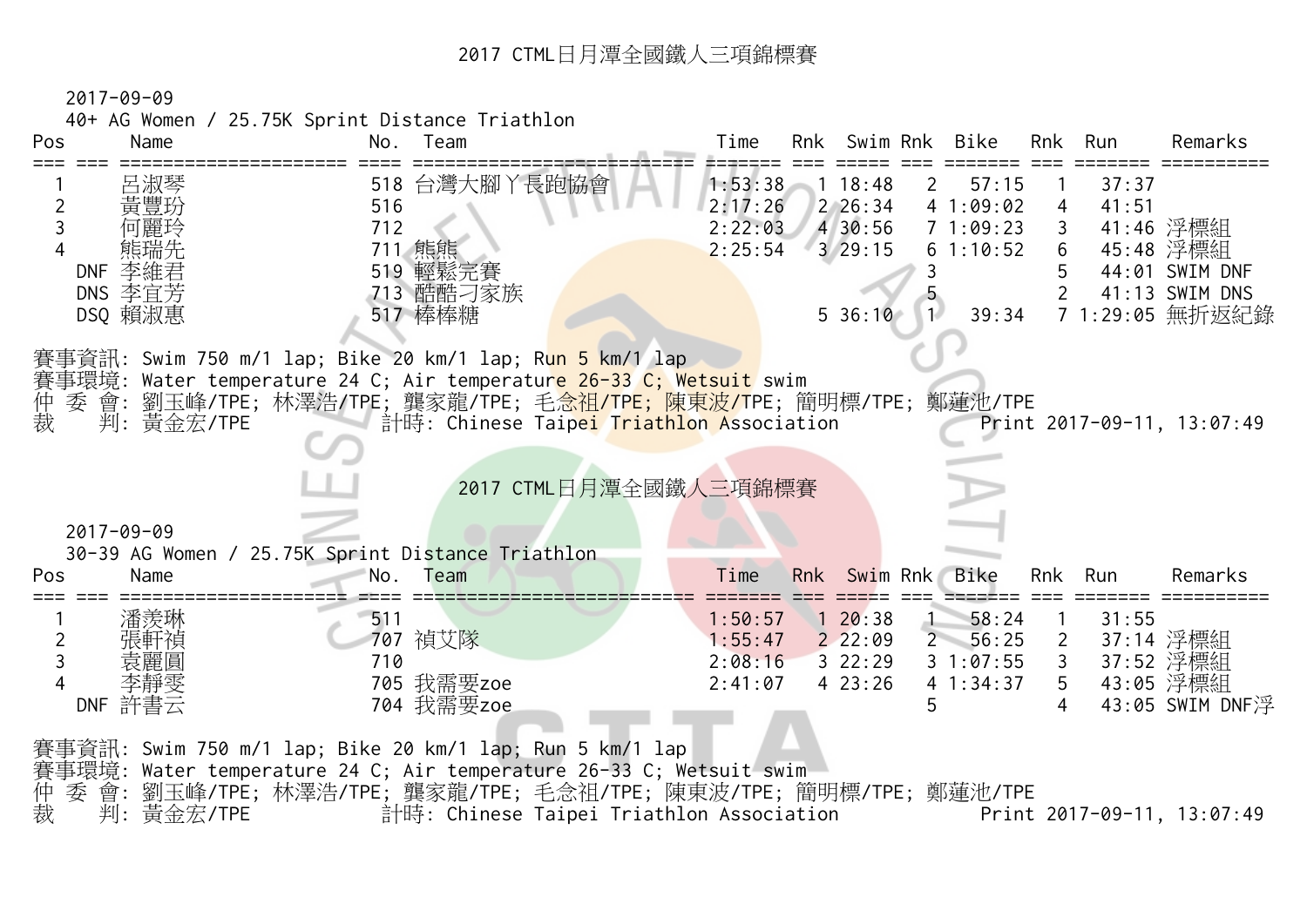2017-09-09

20-29 AG Women / 25.75K Sprint Distance Triathlon

| Pos              | Name                                   | No.<br>Team                                                                                                                                                                                                                                                                                                            | Time                                                                      | Rnk Swim Rnk                                                                         |                               | Bike                                                                            | Rnk                                                                | Run                                                | Remarks                    |
|------------------|----------------------------------------|------------------------------------------------------------------------------------------------------------------------------------------------------------------------------------------------------------------------------------------------------------------------------------------------------------------------|---------------------------------------------------------------------------|--------------------------------------------------------------------------------------|-------------------------------|---------------------------------------------------------------------------------|--------------------------------------------------------------------|----------------------------------------------------|----------------------------|
| 5<br>6<br>$7 *$  | 王筠雅<br>蔡佩君<br>徐翊倫<br>蔡雨珊<br>黃迎囷<br>李恬怡 | 501<br>500<br>703 晉昱<br>503<br>499<br>502<br>505                                                                                                                                                                                                                                                                       | 1:43:30<br>1:50:53<br>2:02:46<br>2:14:04<br>2:20:23<br>2:22:42<br>2:38:07 | $3 \t18:46$<br>1, 17:03<br>420:35<br>520:38<br>$2 \t18:44$<br>731:37<br>$6\;\;22:45$ | $\overline{1}$<br>$2^{\circ}$ | 51:42<br>53:39<br>31:02:46<br>41:08:50<br>$5 \t1:11:33$<br>61:05:16<br>71:36:32 | 4<br>3<br>5<br>$\overline{7}$<br>$6\overline{6}$<br>$\overline{2}$ | 33:03<br>40:12<br>44:37<br>50:07<br>45:49<br>38:51 | 39:25 浮標組                  |
| 仲裁               | 判:黃金宏/TPE                              | 賽事資訊: Swim 750 m/1 lap; Bike 20 km/1 lap; R <mark>un 5 km/1 l</mark> ap<br>賽事環境: Water temperature 24 C; Air temperatur <mark>e 26-33 C; Wetsuit</mark> swim<br>委 會: 劉玉峰/TPE; 林澤浩/TPE; 龔家龍/TPE; 毛 <mark>念祖/TPE; 陳東波/T</mark> PE; 簡明標/TPE; 鄭蓮池/TPE<br>計時: Chinese Taipei Triathlon Association<br>2017 CTML日月潭全國鐵人三項錦標賽 |                                                                           |                                                                                      |                               |                                                                                 |                                                                    |                                                    | Print 2017-09-11, 13:07:49 |
| $2017 - 09 - 09$ |                                        | 16-19 AG Women / 25.75K Sprint Distance Triathlon                                                                                                                                                                                                                                                                      |                                                                           |                                                                                      |                               |                                                                                 |                                                                    |                                                    |                            |
| Pos              | Name                                   | No.<br>Team                                                                                                                                                                                                                                                                                                            | Time                                                                      | Rnk Swim Rnk                                                                         |                               | Bike                                                                            | Rnk                                                                | Run                                                | Remarks                    |
| $\overline{2}$   | 朱珮辰<br>饒珈榕                             | 483 撒里朋岸他們家<br>489                                                                                                                                                                                                                                                                                                     | 1:57:12<br>2:26:53                                                        | 22:35<br>$1 \ 22:22$                                                                 |                               | 52:05<br>21:11:01                                                               | $\overline{1}$<br>$\overline{2}$                                   | 42:33<br>53:31                                     |                            |
|                  |                                        | 賽事資訊: Swim 750 m/1 lap; Bike 20 km/1 lap; Run 5 km/1 lap<br>賽事環境: Water temperature 24 C; Air temperature 26-33 C; Wetsuit swim<br>委 會: 劉玉峰/TPE; 林澤浩/TPE; 龔家龍/TPE; 毛念祖/TPE; 陳東波/TPE; 簡明標/TPE; 鄭蓮池/TPE                                                                                                                  |                                                                           |                                                                                      |                               |                                                                                 |                                                                    |                                                    |                            |

裁 判: 黃金宏/TPE 計時: Chinese Taipei Triathlon Association Print 2017-09-11, 13:07:49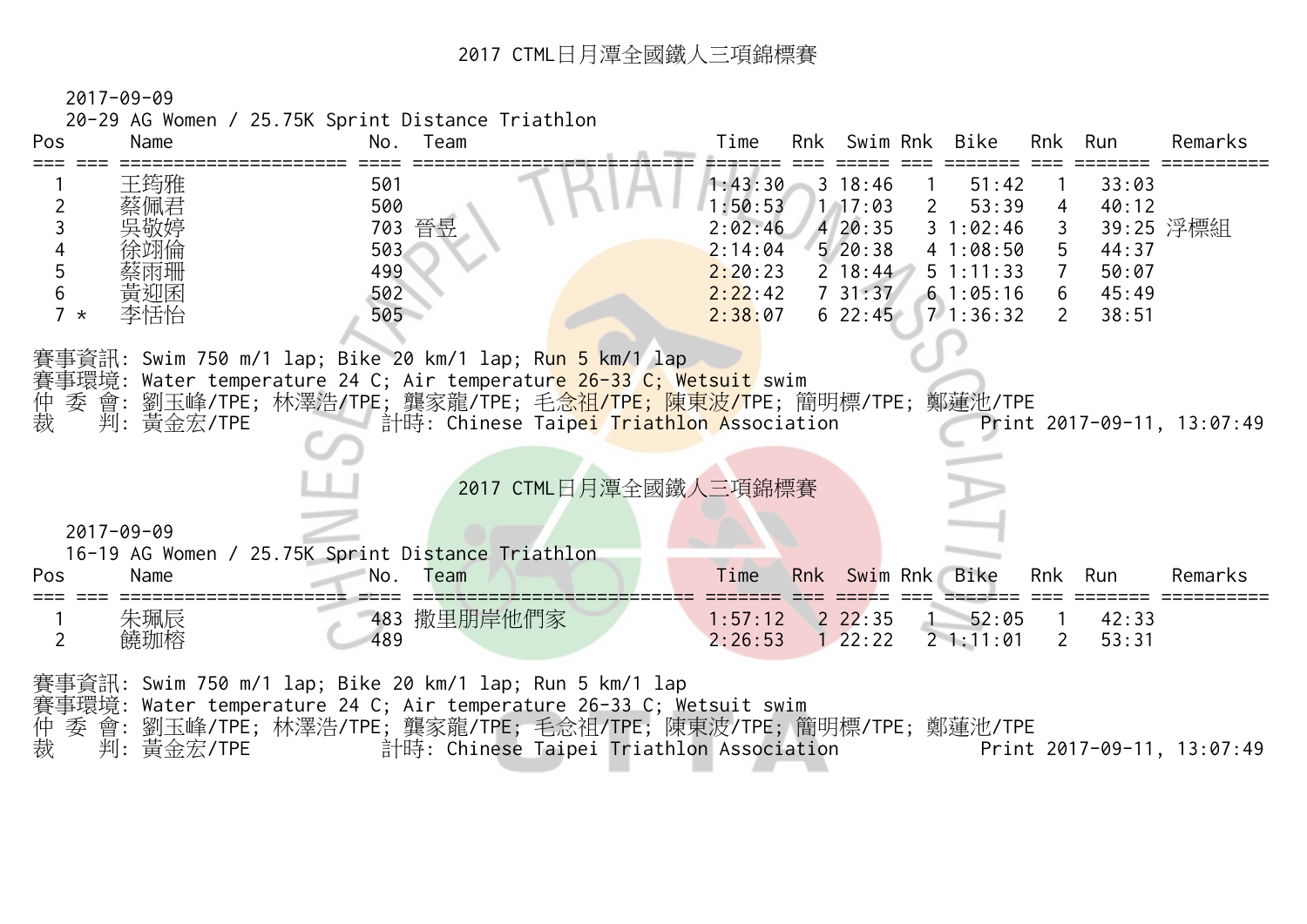2017-09-09

13-15 AG Women / 25.75K Sprint Distance Triathlon

**HAINE** 

| 張瑞菱<br>中學<br>节神圳國民中、<br>臺中<br>476<br>1:30:15<br>28:39<br>47:38<br>13:59<br>陳品蒨<br>△鐵人<br>- 僑仁<br>472<br>: 33:34<br>28:52<br>$2 \t14:37$<br>50:07<br>າ<br>鐵人<br>僑仁<br>陳炫羽<br>474<br>$3 \, 16:05$<br>:36:02<br>49:11<br>30:47<br>蘇亮瑜<br>471<br>:51:01<br>58:52<br>$4 \t16:49$<br>35:21<br>4 | No.<br>eam | <b>Bike</b><br>Swim<br>Rnk<br>Rnk | Run<br>Remarks |
|-------------------------------------------------------------------------------------------------------------------------------------------------------------------------------------------------------------------------------------------------------------------------------------------|------------|-----------------------------------|----------------|
| 霈<br>、鐵<br>僑<br>口<br>473<br>$5 \t16:54$<br>42:37<br>1:54:34<br>55:04<br>$\overline{\phantom{0}}$<br>-4<br>5                                                                                                                                                                               | ľφ         |                                   |                |

賽事資訊: Swim 750 m/1 lap; Bike 20 km/1 lap; Ru<mark>n 5 km/1 lap</mark> 賽事環境: Water temperature 24 C; Air temperature 26-33 C; Wetsuit swim

委 會: 劉玉峰/TPE; 林澤浩/TPE; 龔家龍/TPE; 毛<mark>念祖/TP</mark>E; 陳東波/<mark>TP</mark>E; 簡明標/TPE; 鄭蓮池/TPE

什裁 裁 判: 黃金宏/TPE 計時: Chinese Ta<mark>ipei Triathlon Asso</mark>ciation Print 2017-09-11, 13:07:49

 $\sum_{i=1}^{n}$ 

CTTA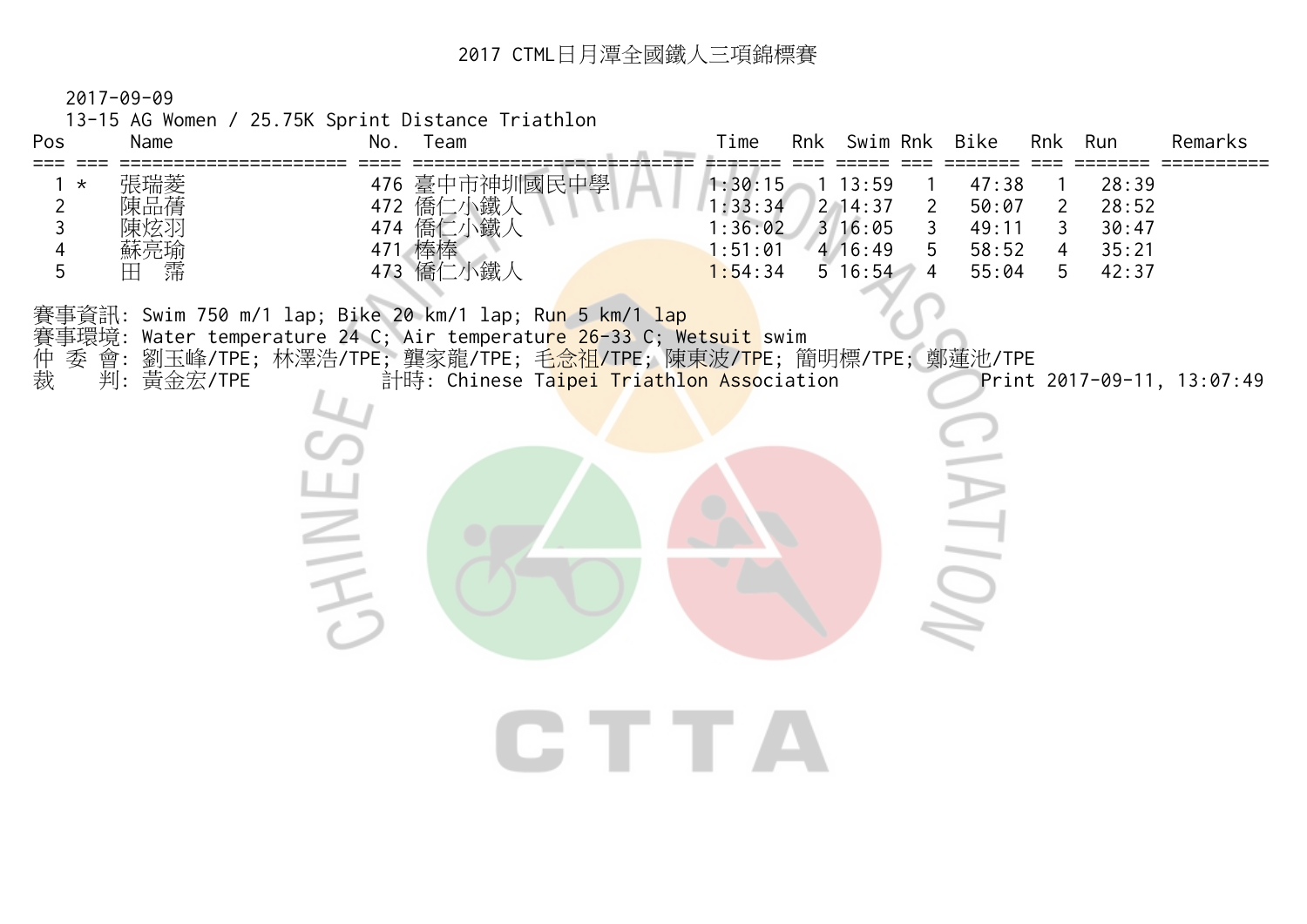40+ AG Men / 25.75K Sprint Distance Triathlon

| Pos     | Name | Team<br>No.        | Time    | Rnk<br>Swim Rnk |                | <b>Bike</b> | Rnk            | Run   | Remarks   |
|---------|------|--------------------|---------|-----------------|----------------|-------------|----------------|-------|-----------|
| === === | 廖冠至  | 657                | 1:15:42 | 2 13:48         | 2              | 39:30       |                | 22:25 |           |
| 2       | 邱仲簾  | 659                | 1:26:02 | 3, 14:19        | 3              | 44:33       | 3              | 27:10 |           |
| 3       | 林盟純  | 風城騎的飽<br>640       | 1:27:21 | 717:52          | 4              | 43:33       | $\overline{2}$ | 25:57 |           |
|         | 吳宜修  | 五金行假日+1鐵人隊<br>664  | 1:33:43 | 19 20:02        | 6              | 43:42       | 5              | 30:00 |           |
| 5       | 偉業   | 677                | 1:34:09 | 415:10          | 5              | 48:06       | 6              | 30:54 |           |
| 6       | 林憲璋  | 644 埔里小鐵人          | 1:39:59 | 14 18:56        | 8              | 47:02       | 10             | 34:02 |           |
|         | 許原凱  | 665 五金行假日+1鐵人隊     | 1:40:06 | $6\;16:38$      | 7 <sup>2</sup> | 48:11       | 12             | 35:17 |           |
| 8       | 甘佳平  | 646 跑跑啤調客          | 1:42:10 | 27 22:16        | 13             | 50:46       | 4              | 29:08 |           |
| 9       | 萬道平  | 禎艾隊<br>699         | 1:42:32 | 20 20:06        | 11             | 49:41       | 9              |       | 32:45 浮標組 |
| 10      | 蘇鴻斌  | 棒棒糖<br>662         | 1:44:34 | 5 15:56         | 14             | 57:42       | 7              | 30:57 |           |
| 11      | 沈大逸  | 639<br>自在玩賽        | 1:44:49 | 15 19:03        | 10             | 51:38       | 11             | 34:09 |           |
| 12      | 賴德松  | 660                | 1:46:00 | 8 18:04         | 9              | 49:35       | 18             | 38:22 |           |
| 13      | 吳至中  | 台林 brothers<br>668 | 1:48:40 | 9 18:08         | 15             | 58:12       | 8              | 32:21 |           |
| 14      | 張專慶  | 陽光鐵人團<br>648       | 1:51:08 | 13 18:46        | 12             | 53:49       | 20             | 38:34 |           |
| 15      | 陸慶煌  | 輕鬆完賽<br>674        | 1:52:56 | $31 \t23:16$    | 17             | 53:15       | 14             | 36:27 |           |
| 16      | 蘇健良  | 667<br>台林 brothers | 1:53:14 | 32 23:38        | 16             | 52:43       | 17             | 36:54 |           |
| 17      | 吳欣志  | 風城騎的飽<br>642       | 1:55:05 | 18 19:22        | 18             | 57:14       | 19             | 38:30 |           |
| 18      | 龔彥宏  | 風城騎的飽<br>643       | 1:55:36 | 17 19:14        | 19             | 57:32       | 22             | 38:51 |           |
| 19      | 許維州  | 風城騎的飽<br>641       | 1:57:26 | $10$ $18:10$    |                | 27 1:03:57  | 13             | 35:19 |           |
| 20      | 張中央  | 702                | 1:58:09 | 24 21:05        | 20             | 54:41       | 28             |       | 42:24 浮標組 |
| 21      | 吳泰亨  | 中法聯軍<br>663        | 1:59:35 | 252:00          | 23             | 57:49       | 24             | 39:47 |           |
| 22      | 林國男  | 柏君人力<br>670        | 2:00:02 | 12 18:45        |                | 22 1:00:33  | 27             | 40:45 |           |
| 23      | 徐英哲  | 651                | 2:01:27 | 26 22:05        |                | 29 1:02:42  | 15             | 36:41 |           |
| 24      | 郭東安  | 五金行假日+1鐵人隊<br>666  | 2:03:29 | 39 35:19        | 31             | 51:29       | 16             | 36:42 |           |
| 25      | 林立皋  | 658                | 2:03:35 | 22 20:28        |                | 28 1:03:56  | 23             | 39:11 |           |
| 26      | 陳水成  | 650                | 2:04:09 | 23 20:34        | 24             | 59:40       | 29             | 43:56 |           |
| 27      | 王嘉藩  | 399                | 2:04:47 | 2:37            |                | 21 1:16:37  | 32             | 45:34 |           |
| 28      | 吳明勳  | 蝦米攏不怕<br>676       | 2:04:48 | 30 22:50        |                | 30 1:01:21  | 26             |       | 40:37 浮標組 |
| 29      | 劉振元  | 652                | 2:07:03 | 16 19:06        |                | 32 1:08:08  | 25             | 39:50 |           |
| 30      | 陳啟莊  | 柏君人力<br>669        | 2:07:05 | 18:42<br>11     |                | 26 1:03:02  | 31             | 45:22 |           |
| 31      | 辜飛瀚  | 跑跑啤調客<br>645       | 2:09:09 | 29 22:35        | 25             | 57:46       | 37             | 48:50 |           |
| 32      | 范鍵勇  | 柏君人力<br>671        | 2:16:55 | 21 20:20        |                | 33 1:12:08  | 30             | 44:29 |           |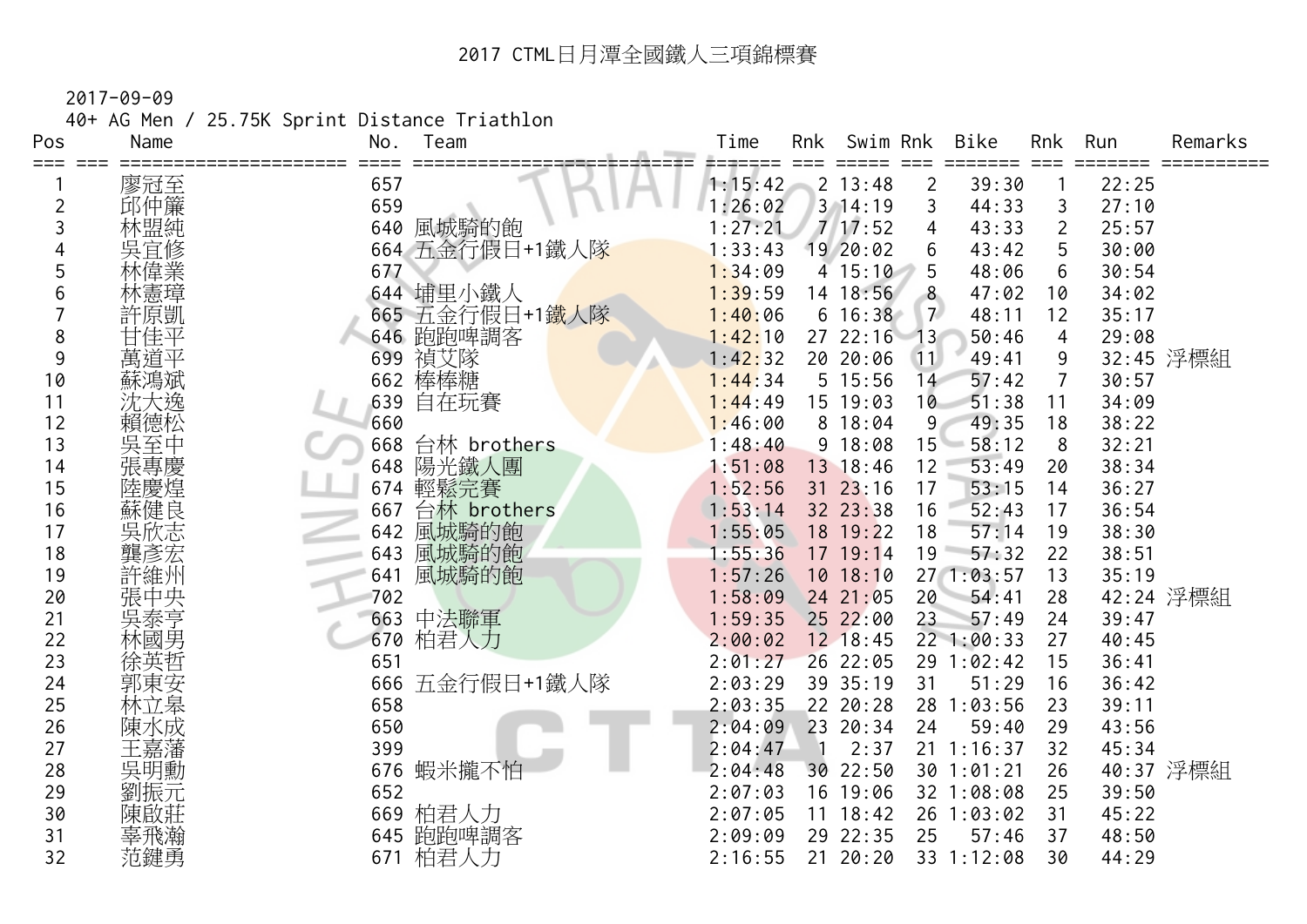| $33 *$ | 王任宏 | 654         | 2:18:07 |                    | 34 26:15 36 1:13:07           |    | 38:47         |
|--------|-----|-------------|---------|--------------------|-------------------------------|----|---------------|
| 34     | 吳志仁 | 新鳥鐵人<br>673 | 2:21:02 |                    | 28 22:26 34 1:10:03           | 36 | 48:35         |
| 35     | 趙中榛 | 655         | 2:24:01 | 33 25:51           | $35$ 1:11:58                  | 34 | 46:14         |
| 36     | 李朝旺 | 熊熊<br>649   |         |                    | $2:27:53$ 36 31:15 37 1:10:52 | २२ | 45:47         |
| 37     | 董曉白 | 700         |         | $2:28:22$ 35 29:29 | 38 1:10:39                    | 35 | 48:16 浮標組     |
| 38     | 楊晉昱 | 晉昱<br>698   | 2:51:11 | $37 \ \ 31:22$     | $39 \t1:26:10$                | 39 | 53:40 浮標組     |
| $39 *$ | 蘇志青 | 675 蝦米攏不怕   | 2:54:36 | 38 33:22           | 1:30:49                       | 38 | 轉換異常<br>50:27 |
|        |     |             |         |                    |                               |    |               |

賽事資訊: Swim 750 m/1 lap; Bike 20 km/1 lap; Run 5 km/1 lap

賽事環境: Water temperature 24 C; Air temperature 26-33 C; Wetsuit swim 賽仲裁 委 會: 劉玉峰/TPE; 林澤浩/TPE; 龔家龍/TPE; 毛念祖<mark>/TPE; 陳東</mark>波/TPE; 簡明標/TPE; 鄭蓮池/TPE 裁 判: 黃金宏/TPE 計時: Chinese Taip<mark>ei Triathlon A</mark>ssociation Print 2017-09-11, 13:07:49

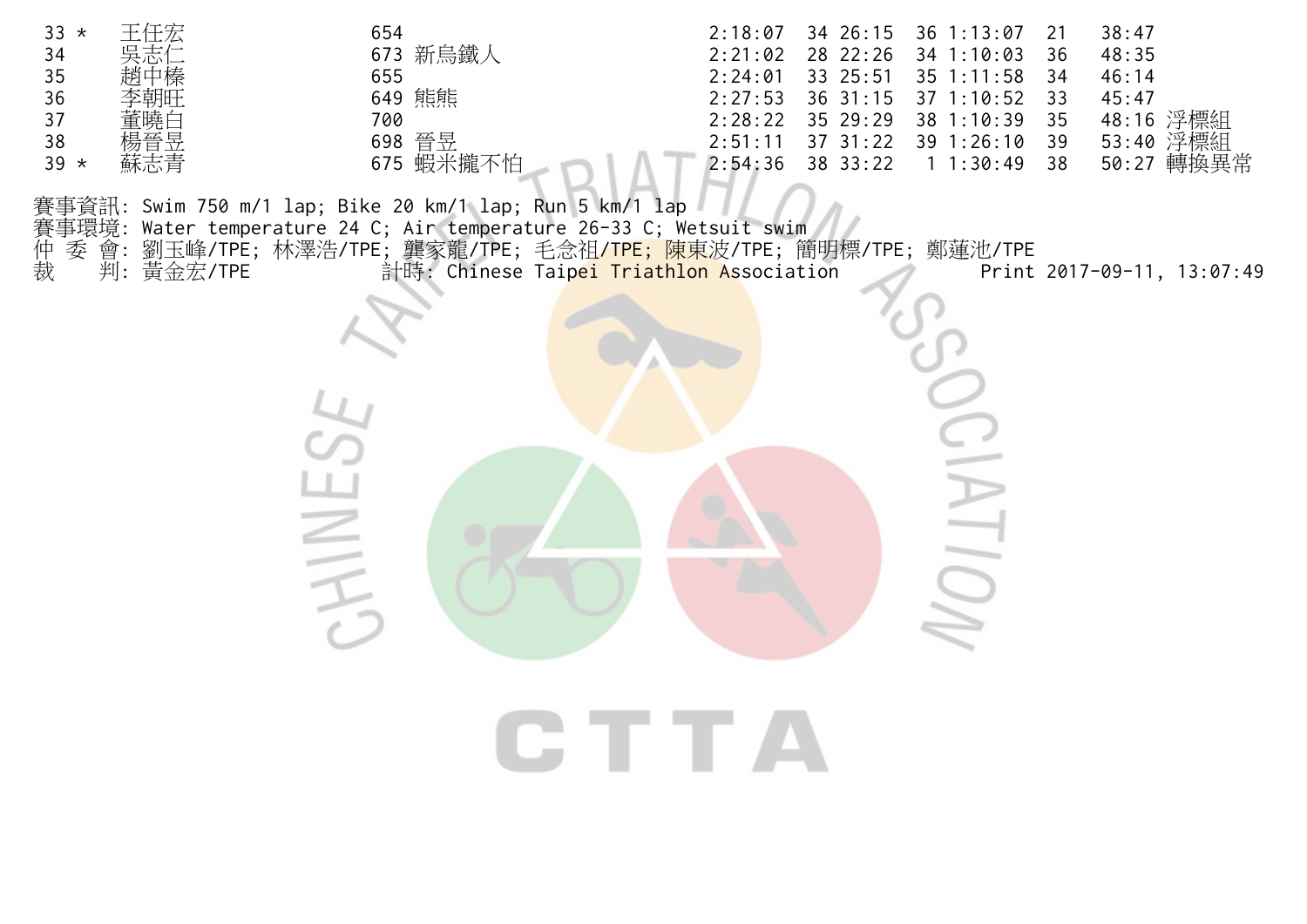30-39 AG Men / 25.75K Sprint Distance Triathlon

| Pos | Name          | No.<br>Team                                              | Time           | Rnk | Swim Rnk     |                | Bike           | Rnk | Run   | Remarks    |
|-----|---------------|----------------------------------------------------------|----------------|-----|--------------|----------------|----------------|-----|-------|------------|
|     | 劉光武           | 國泰產險鐵人隊<br>621                                           | 1:15:30        |     | 13:22        |                | 39:43          |     | 22:26 |            |
|     | 賴承諺           | 628                                                      | : 29:32        |     | $2 \, 15:35$ | 2              | 45:26          | 2   | 28:31 |            |
|     | 林育正           | 南投鐵人<br>616                                              | :30:22         |     | 416:36       |                | 45:10          | 3   | 28:38 |            |
|     | David THUOT   | 623                                                      | $\vert$ :37:43 |     | 8'20:21      | 5              | 47:26          | 4   | 29:57 |            |
|     | 郭柏豪           | 風城騎的飽<br>619                                             | 1:39:19        |     | 720:13       | 4              | 47:33          | 6   | 31:34 |            |
|     | Poon Sze Chun | 630                                                      | 1:45:41        |     | $3 \t16:24$  | 8 <sup>8</sup> | 58:26          | 5.  | 30:52 |            |
|     | 嚴立丞           | 633 和我一起愛運動                                              | 1:48:23        |     | $5\;17:58$   | 7 <sup>7</sup> | 55:23          | 9   | 35:03 |            |
| 8   | 張哲源           | 696                                                      | 1:53:15        |     | 1527:18      | 114            | 53:11          | 7   |       | 32:46 浮標組  |
|     | 郭彥德           | 632 和我一起愛運動                                              | 1:53:40        |     | 10 20:52     | 9              | 55:18          | 12  | 37:30 |            |
| 10  | 黃博鈞           | 風城騎的飽<br>617                                             | 1:57:32        |     | 14 24:17     | 10             | 56:23          | 10  | 36:53 |            |
| 11  | 華倫明           | 697                                                      | 2:01:12        |     | 13 23:25     |                | 13 1:00:15     | 13  |       | 37:33 浮標組  |
| 12  | 陳志豪           | 五金行假日+1鐵人隊<br>631                                        | 2:06:35        |     | 17 32:27     | $-14 -$        | 54:40          | 14  | 39:29 |            |
| 13  | 陳昱睿           | 627                                                      | 2:09:56        |     | 1223:19      |                | 12 1:02:11     | 16  | 44:27 |            |
| 14  | 黃茂雲           | 陽光型男隊<br>694                                             | 2:18:05        |     | 16 28:56     |                | $16 \t1:11:42$ | 11  |       | 37:28 浮標組  |
| 15  | 鄭宇峰           | 陽光型男隊<br>695                                             | 2:21:34        |     | $9\ 20:26$   |                | 15 1:20:12     | 15  |       | 40:57 浮標組  |
|     | 陳品全<br>DSQ    | 624                                                      |                |     | 6 18:49      | 6              | 53:52          | 8   |       | 34:40 信物不足 |
|     | 楊曜宇           | 晉昱<br>620                                                |                |     | 11 21:25     |                |                |     |       |            |
|     |               | 賽事資訊: Swim 750 m/1 lap; Bike 20 km/1 lap; Run 5 km/1 lap |                |     |              |                |                |     |       |            |

**CTTA** 

賽事環境: Water temperature 24 C; Air temperature 26-33 C; Wetsuit swim 仲 委 會: 劉玉峰/TPE; 林澤浩/TPE; 龔家龍/TPE; 毛念祖/TPE; 陳東波/TPE; 簡明標/TPE; 鄭蓮池/TPE

裁 判: 黃金宏/TPE 計時: Chinese Taipei Triathlon Association Print 2017-09-11, 13:07:49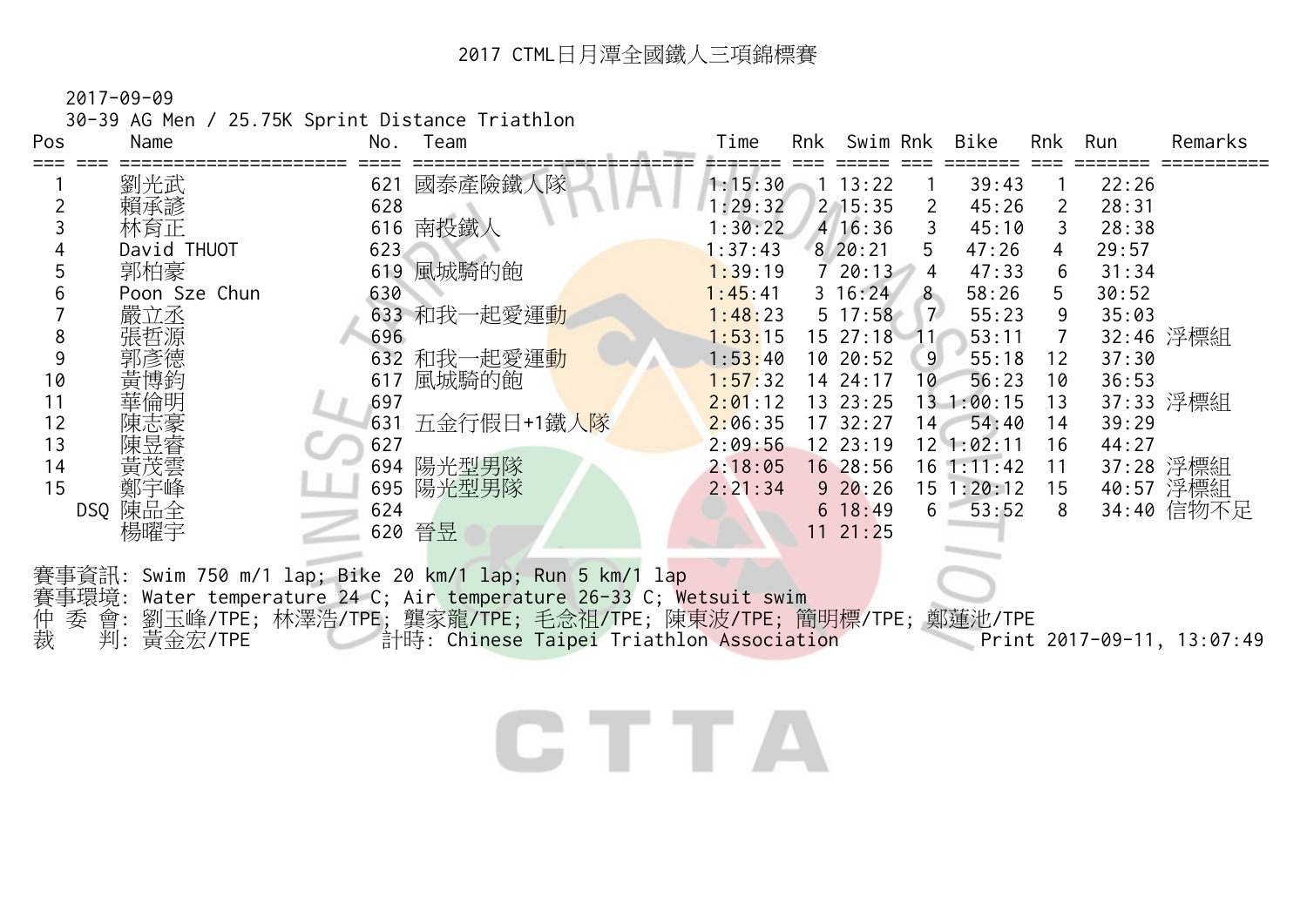2017-09-09

20-29 AG Men / 25.75K Sprint Distance Triathlon

| Pos          | Name              | No. | Team                                                                | Time    | Rnk | Swim Rnk     |                | Bike     | Rnk                       | Run   | Remarks                    |
|--------------|-------------------|-----|---------------------------------------------------------------------|---------|-----|--------------|----------------|----------|---------------------------|-------|----------------------------|
|              | 劉祐銜               |     | 590 僑仁小鐵人                                                           | 1:19:29 |     | 112:56       |                | 41:17    | $\mathbf{2}^{\mathsf{I}}$ | 25:17 |                            |
|              | 藍忠棋               | 610 |                                                                     | 1:21:05 |     | 4 16:37      | $\overline{2}$ | 40:42    |                           | 23:47 |                            |
|              |                   |     | 592 藍鯨鐵人訓練中心                                                        | 1:27:09 |     | $3 \; 16:15$ | 3              | 45:12    | 3                         | 25:43 |                            |
|              | 提瀚文               | 602 |                                                                     | 1:34:19 |     | $5 \t16:52$  | 4              | 45:06    | 4                         | 32:22 |                            |
|              | 駱政彥               |     | 600 277高雄市鐵人私 <u>塾:田偉璋</u>                                          | 1:38:57 |     | $2\;12:59$   | 5              | 49:32    | $\overline{7}$            | 36:27 |                            |
|              | 朱<br>古偉同          |     | 591 撒里朋岸他們家                                                         | 1:41:51 |     | $9\;21:30$   | $-6$           | 46:16    | 6                         | 34:06 |                            |
|              |                   |     | 593 鐵人家                                                             | 1:45:42 |     | $7\;18:58$   | 7 <sup>7</sup> | 53:22    | 5                         | 33:23 |                            |
| 8            | Romain            |     | 601 中法聯軍                                                            | 2:04:53 |     | $6 \t18:34$  |                | 81:06:50 | 10                        | 39:30 |                            |
| 9<br>$\star$ | 楊子賢               | 605 |                                                                     | 2:17:56 |     | 10.33:13     |                | 91:00:49 | 13                        | 43:55 |                            |
|              | 曹詠強<br><b>DNS</b> | 688 |                                                                     |         |     |              |                |          |                           |       | 39:20 SWIM DNS             |
|              | DNS 梁中瑋           | 690 |                                                                     |         |     |              |                |          | 8                         |       | 39:00 SWIM DNS             |
|              | DNS 賴彥丞           | 689 |                                                                     |         |     |              | 10             |          | 11                        |       | 39:41 SWIM DNS             |
|              | DNS 林孝璋           | 692 |                                                                     |         |     |              | 13             |          | 12                        |       | 40:42 SWIM DNS             |
|              | DNS 林宣甫           | 691 |                                                                     |         |     |              | 12             |          |                           |       | 14 1:09:39 SWIM DNS        |
|              | DNF 林湛智           | 606 |                                                                     |         |     |              |                |          | 15                        |       | SWIM DNF                   |
|              | Christopher Law   | 595 |                                                                     |         |     | 8 19:29      |                |          |                           |       |                            |
|              | DNF 王健翰           | 607 |                                                                     |         |     |              |                |          |                           |       | SWIM DNF                   |
|              | DNS 沙德軒           | 693 |                                                                     |         |     |              |                |          |                           |       | SWIM DNS                   |
|              |                   |     | 賽事資訊: Swim 750 m/1 lap; Bike 20 km/1 lap; Run 5 km/1 lap            |         |     |              |                |          |                           |       |                            |
|              |                   |     | 賽事環境: Water temperature 24 C; Air temperature 26-33 C; Wetsuit swim |         |     |              |                |          |                           |       |                            |
|              |                   |     | 委 會: 劉玉峰/TPE; 林澤浩/TPE; 龔家龍/TPE; 毛念祖/TPE; 陳東波/TPE; 簡明標/TPE; 鄭蓮池/TPE  |         |     |              |                |          |                           |       |                            |
| 仲裁           | 判:黃金宏/TPE         |     | 計時: Chinese Taipei Triathlon Association                            |         |     |              |                |          |                           |       | Print 2017-09-11, 13:07:49 |
|              |                   |     |                                                                     |         |     |              |                |          |                           |       |                            |
|              |                   |     |                                                                     |         |     |              |                |          |                           |       |                            |

CTTA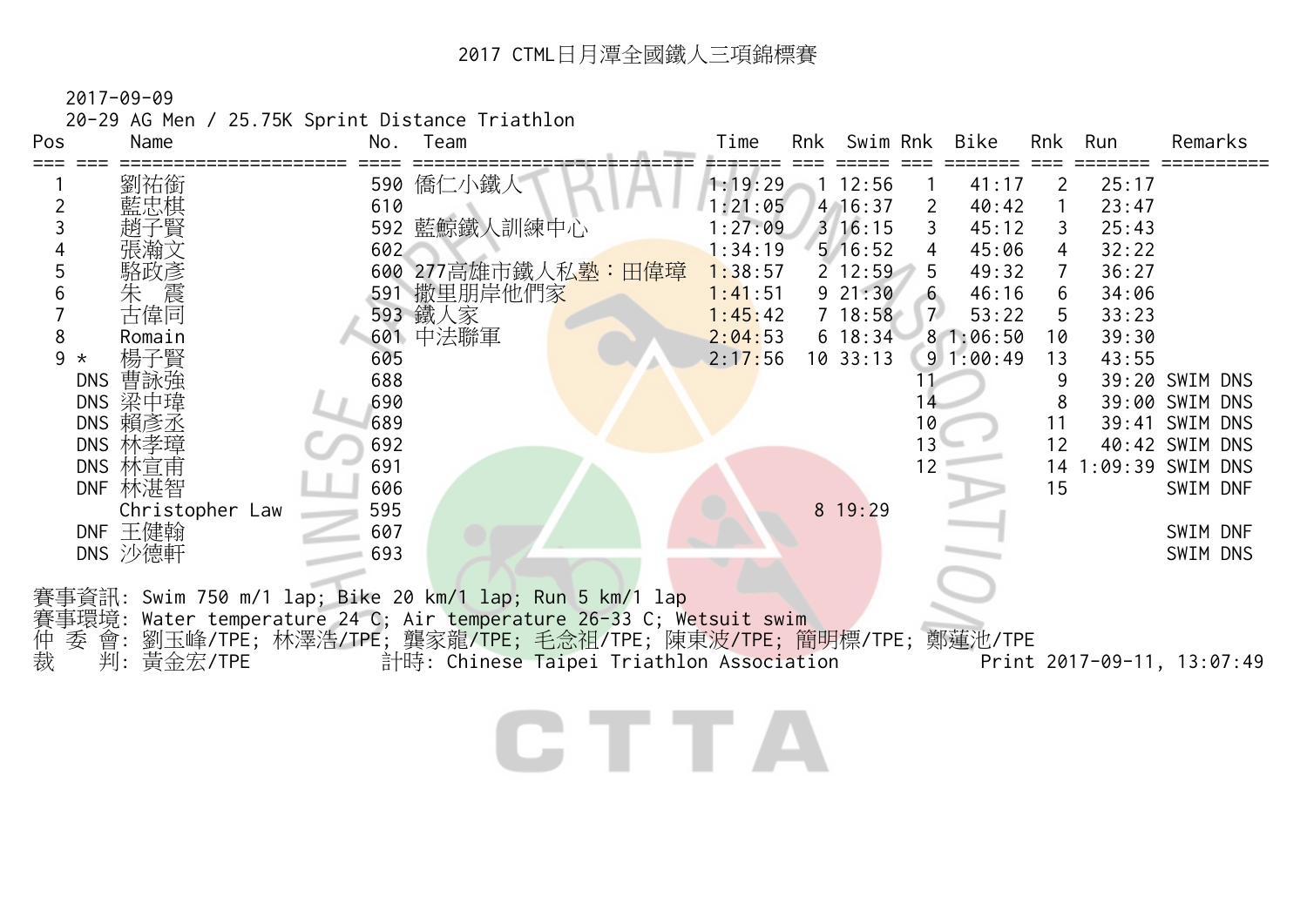16-19 AG Men / 25.75K Sprint Distance Triathlon

| Pos          | Name         | No. | Team                                                                                                                                                                                                                                                                         | Time               | Rnk Swim Rnk |                 | Bike         | Rnk             | Run   | Remarks         |
|--------------|--------------|-----|------------------------------------------------------------------------------------------------------------------------------------------------------------------------------------------------------------------------------------------------------------------------------|--------------------|--------------|-----------------|--------------|-----------------|-------|-----------------|
|              | 陳世銘          |     | 574 Cocoon Taiwan Team                                                                                                                                                                                                                                                       | 1:15:50            | $5 \t11:58$  | 2               | 38:59        | $\overline{2}$  | 24:54 |                 |
|              | 林彥至          |     | 562 埔里小鐵人                                                                                                                                                                                                                                                                    | 1:19:25            | $3 \t11:07$  | 3               | 40:41        | 6               | 27:38 |                 |
|              | 莊朝詠          |     | 573 松山家商                                                                                                                                                                                                                                                                     | $1:21:13$ 11 13:42 |              | $7\overline{ }$ | 43:53        | $\overline{1}$  | 23:39 |                 |
|              | 陳壬薰          |     | 577 南大附中游泳隊                                                                                                                                                                                                                                                                  | 1:21:56            | 41:52        | 5 <sup>5</sup>  | 43:47        | $\mathbf{3}$    | 26:18 |                 |
| 5            | 蘇紝漳          |     | 569 僑仁小鐵人                                                                                                                                                                                                                                                                    | 1:22:06            | 612:3844     |                 | 41:42        | $7\overline{ }$ | 27:48 |                 |
| 6<br>$\star$ | 陳書田          |     | 584 台北市體育總會-鐵人三項                                                                                                                                                                                                                                                             | 1:22:56            | $1\;11:00$   | 末               | 45:14        | $\overline{4}$  | 26:43 |                 |
|              | 林家齊          |     | 568 僑仁小鐵人                                                                                                                                                                                                                                                                    | 1:26:08            | 13 14:06     | 6               | 42:24        | 10              | 29:39 |                 |
| 8            |              | 579 |                                                                                                                                                                                                                                                                              | 1:28:54            | 16 16:33 14  |                 | 45:32        | 5               | 26:50 |                 |
| 9            | 蔣廣皜          |     | 565 埔里小鐵人                                                                                                                                                                                                                                                                    | 1:28:55            | 7 12:42 12   |                 | 48:08        | 8               | 28:06 |                 |
| 10           | 陳俊安<br>洪<br> |     | 567 埔里小鐵人                                                                                                                                                                                                                                                                    | 1:29:10            | $9\ 12:52$   | 9               | 45:57        | 12              | 30:22 |                 |
| 11           |              | 571 |                                                                                                                                                                                                                                                                              | 1:30:09            | 14 14:07     | $11 -$          | 45:50        | 11              | 30:12 |                 |
| 12           | 陳俊佑          |     | 566 埔里小鐵人                                                                                                                                                                                                                                                                    | 1:31:12            | 10 13:03     | 10 <sup>7</sup> | 45:58        | 13              | 32:12 |                 |
| 13           | 鄭(南犬)文       |     | 563 埔里小鐵人                                                                                                                                                                                                                                                                    | 1:35:00            | $8 \t12:45$  |                 | $13 - 48:56$ | 14              | 33:20 |                 |
| 14           | 林昱翔          | 572 |                                                                                                                                                                                                                                                                              | 1:39:09            | $15$ 14:21   | 15              | 50:25        | 15              | 34:24 |                 |
| 15           | 林沅皜          |     | 564 埔里小鐵人                                                                                                                                                                                                                                                                    | 1:39:46            | $2 \t10:50$  | 16              | 59:45        | - 9             | 29:12 |                 |
| 16           | 柯冠維          |     | 576 南大附中游泳隊                                                                                                                                                                                                                                                                  | 1:50:19            | $12$ $13:52$ | 8               | 44:26        | 18              | 52:02 |                 |
| 17           | 謝賜霖          |     | 570 鐵人家                                                                                                                                                                                                                                                                      | 1:54:52            | 17 20:51     | 17              | 58:25        | 17              | 35:36 |                 |
|              | DNF 張宇軒      | 687 |                                                                                                                                                                                                                                                                              |                    |              | 18              |              | 16              |       | 35:32 SWIM DNF浮 |
| 仲<br>裁       | 判:黃金宏/TPE    |     | 賽事資訊: Swim 750 m/1 lap; Bike 20 km/1 lap; Run 5 km/1 lap<br>賽事環境: Water temperature 24 C; Air temperature 26-33 C; Wetsuit swim<br>委 會: 劉玉峰/TPE; 林澤浩/TPE; 龔家龍/TPE; 毛念祖/TPE; 陳東波/TPE; 簡明標/TPE; 鄭蓮池/TPE<br>計時: Chinese Taipei Triathlon Association Print 2017-09-11, 13:07:49 |                    |              |                 |              |                 |       |                 |
|              |              |     |                                                                                                                                                                                                                                                                              |                    |              |                 |              |                 |       |                 |

CTTA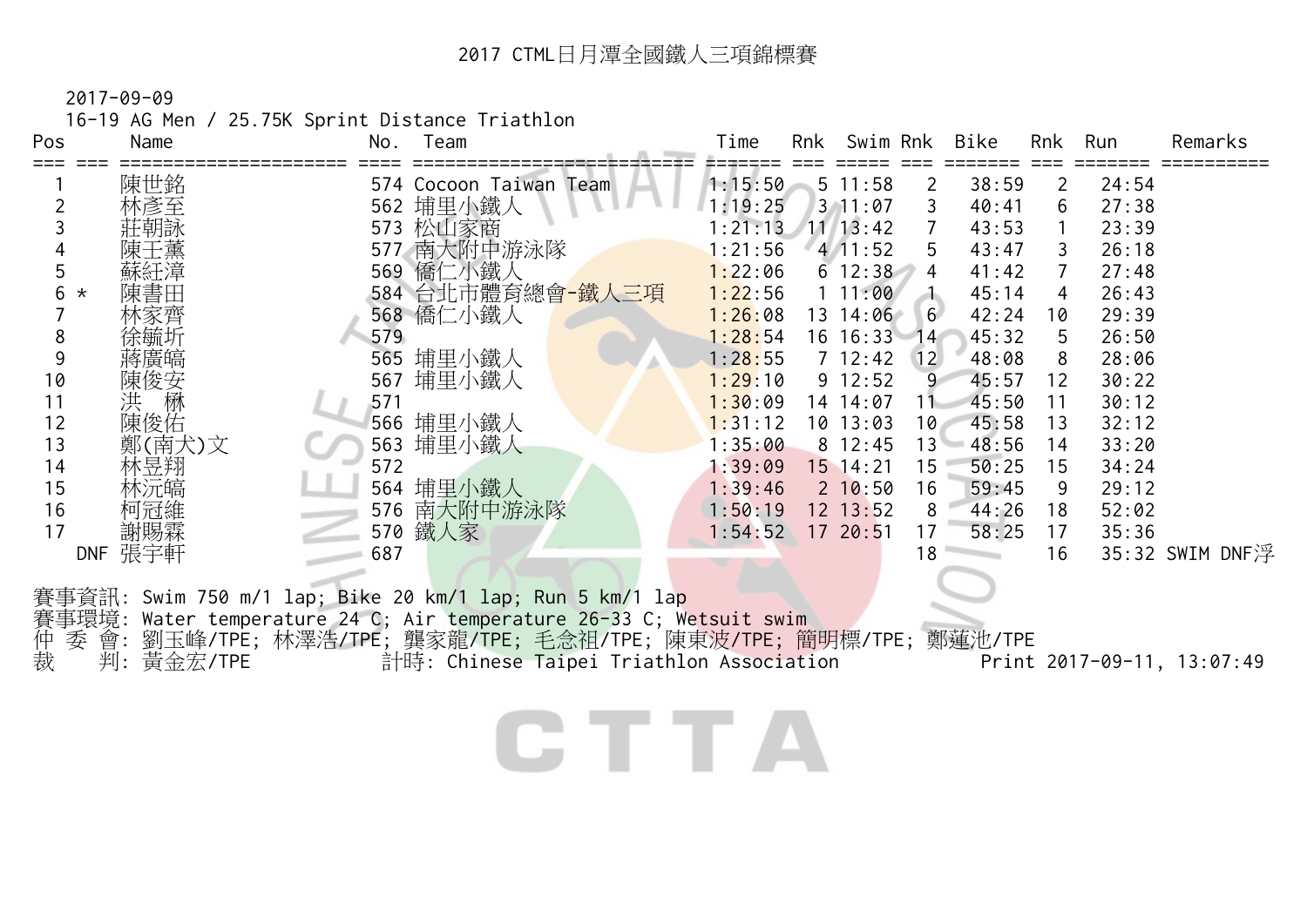2017-09-09

13-15 AG Men / 25.75K Sprint Distance Triathlon

| Pos | Name | Team<br>No.    | Time<br>Rnk<br>Swim Rnk<br><b>Bike</b><br>Rnk<br>Run<br>Remarks |
|-----|------|----------------|-----------------------------------------------------------------|
| === | 江典祐  | 543            | 1:18:52<br>10:43<br>41:02<br>27:08<br>2                         |
|     | 簡劭宇  | 542 松山家商       | 1:20:25<br>3<br>27:26<br>$4$ 11:53<br>2<br>41:07                |
| 3   | 柯廷勳  | 南大附中游泳隊<br>550 | 1:22:54<br>210:54<br>43:26<br>6<br>28:35<br>3                   |
|     |      | 南大附中游泳隊<br>549 | 1:24:00<br>$3 \overline{11:}30$<br>44:33<br>27:59<br>5<br>4     |
|     |      | 僑仁小鐵人<br>537   | 27:49<br>1:24:15<br>13 14:37<br>41:50<br>6<br>4                 |
| 6   |      | 僑仁小鐵人<br>534   | 1:25:53<br>25:31<br>$16 \t15:34$<br>10<br>44:49<br>1            |
|     |      | 533 僑仁小鐵人      | 1:27:47<br>17 15:39<br>8<br>28:44<br>43:26<br>8                 |
| 8   | 楊庭榛  | 556            | 1:30:24<br>28:41<br>14 15:14<br>12<br>46:30<br>7                |
| 9   | 姚嘉煒  | 僑仁小鐵人<br>536   | 1:33:17<br>15 15:25<br>14<br>47:12<br>30:41<br>11               |
| 10  | 陳建志  | 埔里小鐵人<br>532   | 1:34:32<br>6 12:06<br>35:40<br>46:47<br>21                      |
| 11  | 蔡宗穎  | 埔里小鐵人<br>531   | 1:34:38<br>$11$ $13:26$<br>48:15<br>18<br>32:58<br>11           |
| 12  | 張庭玉  | 超冠小鐵人<br>544   | 47:31<br>1:35:27<br>5 11:57<br>9 <sub>l</sub><br>23<br>36:00    |
| 13  | 蔡濟玄  | 683            | 29:49 浮標組<br>1:37:55<br>22<br>44:35<br>32 23:31<br>9            |
| 14  | 蘇冠亦  | 553            | 49:12<br>1:38:52<br>$21$ 17:20<br>18<br>32:21<br>17             |
| 15  | 楊劭康  | 酷酷刁家族<br>552   | 18 16:26<br>21<br>54:05<br>14<br>31:20<br>1:41:50               |
| 16  | 吳坤融  | 681            | 31:06 浮標組<br>30 21:25<br>26<br>1:42:35<br>50:05<br>12           |
| 17  |      | 奥林匹克OTB<br>551 | 1:42:57<br>28 20:24<br>17<br>45:46<br>24<br>36:48               |
| 18  |      | 奥林匹克OTB<br>685 | 31:51 浮標組<br>25<br>1:42:57<br>$22 \t17:20$<br>53:47<br>15       |
| 19  | 顏博勝  | 540            | 23 19:09<br>1:43:05<br>19<br>48:07<br>22<br>35:50               |
| 20  | 游書皓  | 684            | 27<br>52:22<br>32:05 浮標組<br>1:44:34<br>26 20:09<br>16           |
| 21  | 徐震中  | 545            | $10$ 13:15<br>1:46:34<br>13<br>48:53<br>31<br>44:27             |
| 22  | 鄭禹謙  | 538<br>僑仁小鐵人   | 24 19:29<br>20<br>:46:58<br>50:19<br>25<br>37:11                |
| 23  | 張瑞宏  | 埔里小鐵人<br>528   | 1:47:44<br>812:47<br>15<br>51:08<br>29<br>43:49                 |
| 24  | 方至浩  | 埔里小鐵人<br>529   | 9 12:57<br>1:47:47<br>16<br>50:59<br>30<br>43:52                |
| 25  | 沈佳翰  | 自在玩賽<br>526    | 29 20:46<br>54:13<br>34:59<br>1:49:57<br>24<br>20               |
| 26  | 李宬誼  | 南大附中游泳隊<br>548 | 712:43<br>43:37<br>54:00<br>1:50:19<br>5<br>34                  |
| 27  | 李承安  | 多運動<br>547     | 20:11<br>1:51:42<br>27<br>32 1:00:59<br>30:34<br>10             |
| 28  |      | 多運動<br>546     | 34 26:47<br>54:22<br>31:12<br>:52:19<br>31<br>13                |
| 29  | 孫智榮  | 554            | 1:59:22<br>20 17:16<br>28<br>:01:07<br>26<br>41:00              |
| 30  |      | 539            | 1:59:38<br>31 22:19<br>56:07<br>29<br>27<br>41:13               |
| 31  | 莊登凱  | 527 足愛造        | 35 26:57<br>2:01:52<br>30<br>53:15<br>28<br>41:41               |
| 32  | 蔡定江  | 682            | 34:38 浮標組<br>2:02:26<br>25 19:31<br>33 1:08:18<br>19            |